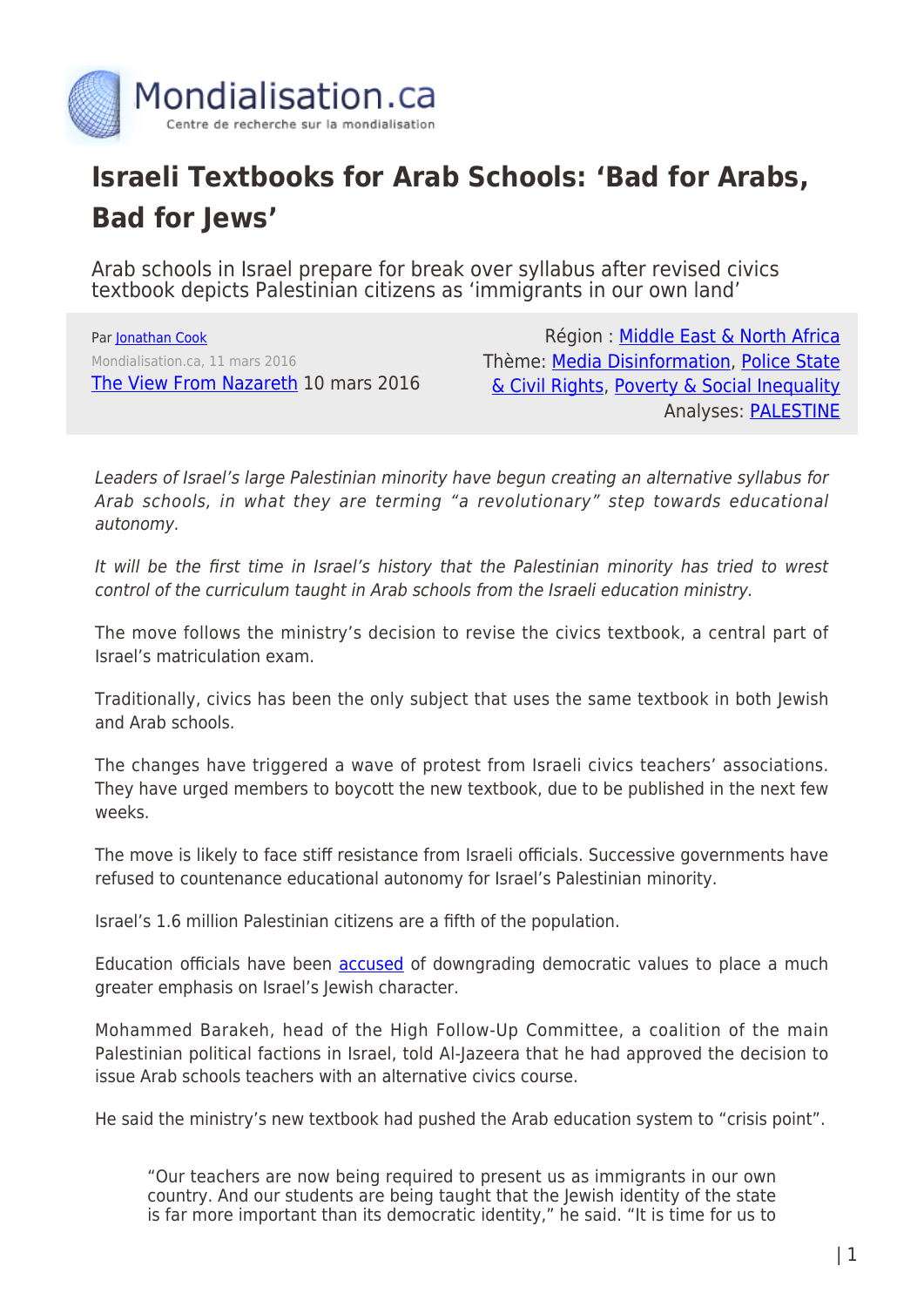take the initiative and teach our children the true meaning of democratic values."

Move rightwards

Although Palestinian and Jewish students are segregated in Israel, the curriculum in Arab schools has always been strictly controlled by Jewish officials, Asad Ghanem, a politics professor at Haifa University, told Al-Jazeera.

The Follow-Up Committee has given Ghanem responsibility for overseeing the development of an alternative civics curriculum in time for the next academic year, in September.

The Palestinian leadership in Israel has grown increasingly concerned about the direction taken by the education system since Naftali Bennett, leader of the far-right settler party Jewish Home, took over the education ministry last spring.

Dirasat, a legal and social policy think-tank based in Nazareth, will take charge of writing the new curriculum sent to Arab schools. Dalia Halabi, its director, said a survey of the existing curriculum by Dirasat and ACRI, an Israeli civil rights group, found that it had become increasingly right-wing and nationalist.

"It does not encourage critical thinking or questioning from students," she told Al-Jazeera. "It aims at indoctrination."

Ghanem said control over civics was vitally important because it determined the values of the next generation.

"Since [Benjamin] Netanyahu came to power in 2009, efforts have intensified to delegitimise the Palestinian minority's standing in every field – politics, education and culture," he said.

Teachers 'afraid'

The textbook produced by the Follow-Up Committee would present the Palestinian minority's perspectives on major historical and political issues that had always been excluded from the Israeli curriculum, Ghanem added.

Among them would be discussions of the Nakba, the mass dispossession of the Palestinians during the 1948 war that created Israel, and a critical analysis of Israel's definition as a Jewish state.

"At the moment the curriculum relates to us in terms of our sectarian identities – as Muslims, Christians, Druze – rather than recognising our Palestinian identity," he said. "That has to change."

He said he hoped other parts of the ministry's curriculum, especially history and religious studies, would also be rewritten in the future.

The Follow-Up Committee intends to make the new civics material available online for parents.

Halabi said some teachers were "very afraid" of retaliation by the education ministry if they adopted the alternative curriculum. "We can't put them in the front line alone," she said.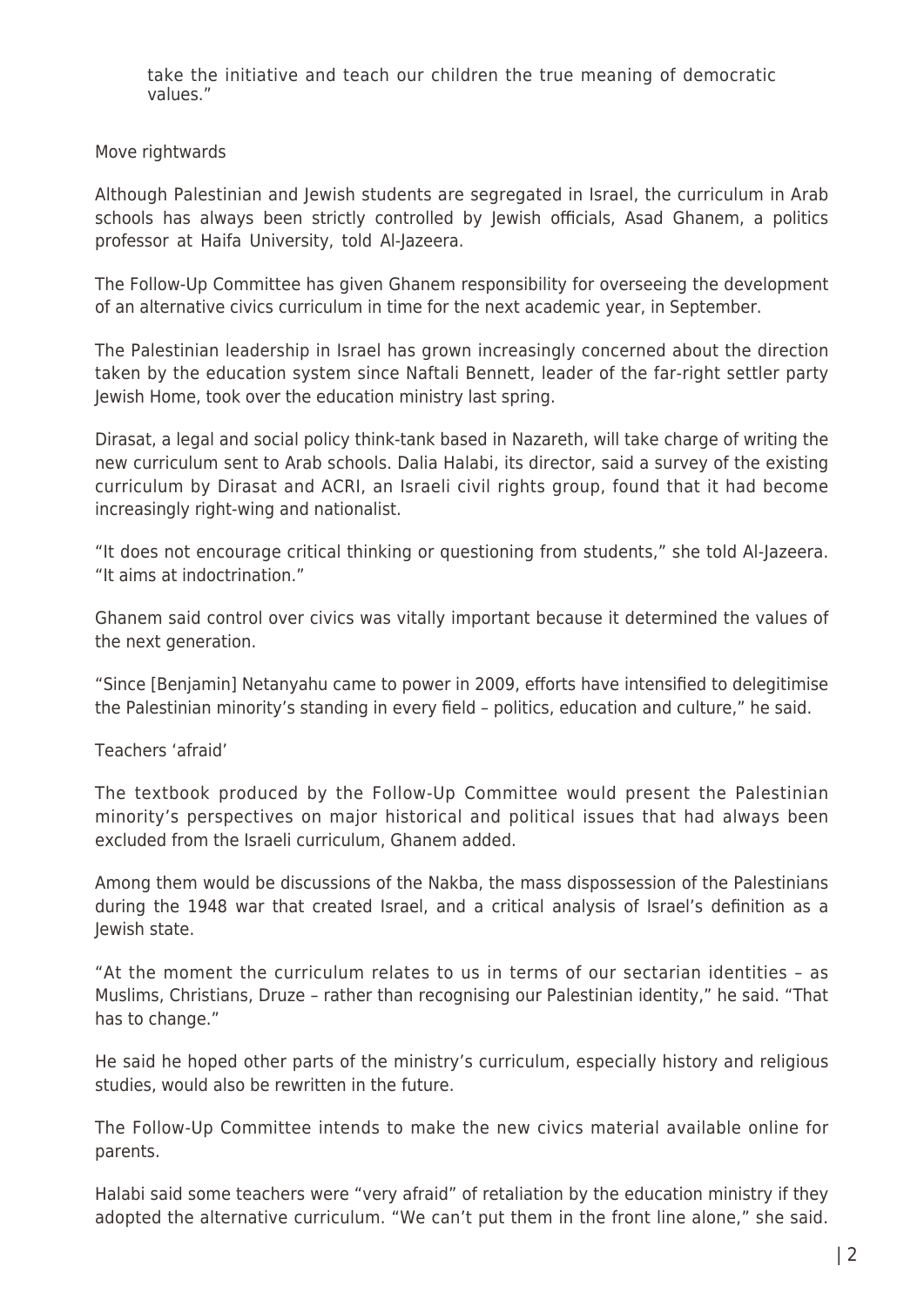"We have to support them."

Ghanem said the break with the official curriculum became inevitable after work by the education ministry on the new civics textbook – which has not been updated since 2000 – accelerated rapidly under Bennett.

No Palestinian voice

Israeli education officials have conceded that no member of the Palestinian minority was involved in drafting the text.

Ghanem said he had been contacted for his comments on an early draft two years ago, before Bennett's tenure, and had sharply criticised it. He never heard back from the ministry.

"It is simply anti-democratic not to have a single Arab representative involved in writing a book dealing with such sensitive topics," he said. "The book isn't just bad for Arab students, it is imparting values that are bad for the Jewish pupils too. »

"It teaches them only the formal aspects of democracy – elections, majority rule, separation of powers – while denying its substantive meaning: Equality before the law and minority rights."

Amru Aghbaria, the only Palestinian on the ministry's professional committee advising on the civics curriculum, [resigned](http://www.haaretz.com/israel-news/.premium-1.693339) last December. In his resignation letter, he said he was being used as a "fig leaf for an improper process".

He also noted that the most recent [government figures](http://www.haaretz.com/israel-news/.premium-1.701365), for 2014, showed half of Palestinian students failed the civics matriculation exam, up from 37 percent two years earlier. The failure for Jewish pupils was just 21 percent.

Ghanem said the high numbers of students failing the exam reflected the difficulties for Palestinian students of relating to the existing curriculum.

"Sadly, that won't end just because we produce an alternative textbook. We can teach students democratic values but they still have to try to pass an exam set according to the education ministry's agenda."

## Budget discrimination

Palestinian leaders in Israel have long complained about massively [discriminatory budgets](https://web.archive.org/web/20070807221918/http:/www.nif.org/content.cfm?id=2343&currbody=1) favouring Jewish schools, and a [shortage](http://www.haaretz.com/israel-news/arab-schools-short-of-teachers-classrooms-committee-finds-1.460134) of thousands of classrooms and teachers in Arab schools.

As a result, Palestinian students in Israel have on average much [lower scores](http://www.haaretz.com/israel-news/.premium-1.686824) in exams than their Jewish peers, with the gap growing in recent years.

Fears that the situation will deteriorate further with the introduction of the ministry's new civics course were heightened in January when Bennett defended the changes. "Are we ashamed of the fact that the state of Israel is a Jewish state?" he [said](http://www.haaretz.com/israel-news/.premium-1.699897) on Army Radio.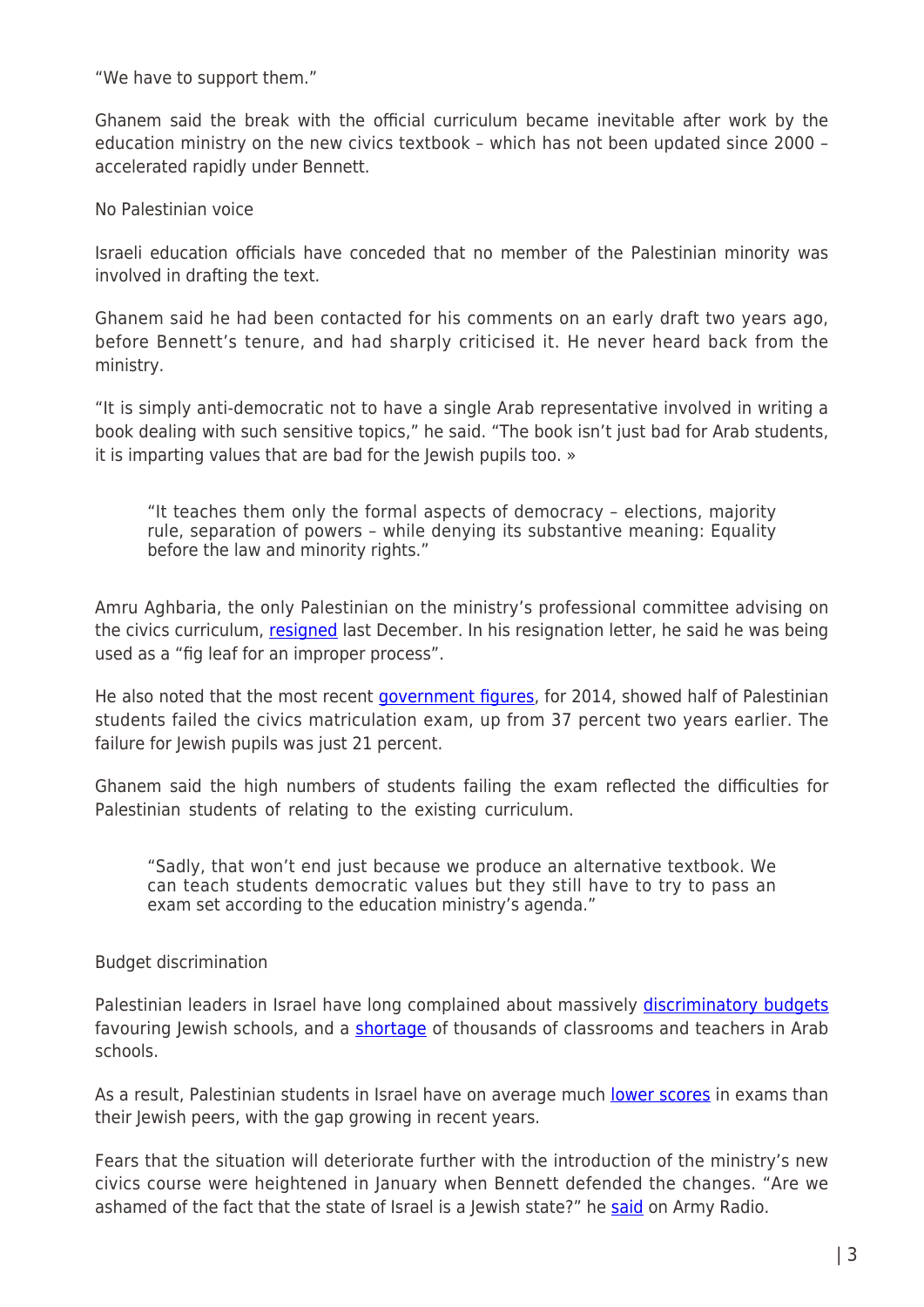Last month he was also reported to have [ousted](http://www.haaretz.com/israel-news/.premium-1.705809) the ministry's chief scientist, Ami Volansky, over his efforts to tackle racism in Israeli schools towards ethnic minorities. The index was intended as a response to the murder of a Palestinian teenager, Mohammed Abu Khdeir, by Israeli youths in Jerusalem in July 2014.

Written in secret

Although the ministry produced the new civics textbook amid great secrecy, leading Jewish educators who have seen the final text to complain that it is riddled with factual inaccuracies, maligns the Palestinian minority, and discounts democratic values.

Revital Amiram, who recently demanded that her name be removed from the final textbook, told Al-Jazeera that she was "deeply unhappy" about the revisions made to her chapters.

They included a "highly misleading" quote from a Palestinian member of the Israeli parliament in 1949, praising Israeli democracy. She noted that the Palestinian minority was living under military rule at the time and such quotes did not reflect wider opinion.

She said: "We are being denied the right to see the completed textbook. If it was balanced and fair, then why all this secrecy?"

The education ministry was unavailable for comment.

Controversies have beset the ministry since Bennett took over. A novel about a romance between a Jew and Palestinian was **banned** from schools because it encouraged intermarriage. Funds on "pluralism" education have been cut, and left-wing groups like Breaking the Silence barred from entering schools.

Last month six members of the Council for Higher Education [resigned,](http://www.ynetnews.com/articles/0,7340,L-4768893,00.html) accusing Bennett of abusing his powers over appointments. Some 1,500 academics have [expressed no](http://www.jpost.com/Israel-News/Academics-protest-Bennetts-CHE-actions-warn-of-crisis-of-confidence-444213) [confidence](http://www.jpost.com/Israel-News/Academics-protest-Bennetts-CHE-actions-warn-of-crisis-of-confidence-444213) in Bennett.

Jonathan Cook is an independent journalist based in Nazareth and winner of the Martha Gellhorn Special Prize for Journalism. You can read all Jonathan's recent reports and commentaries [on his website](https://www.mondialisation.ca/www.Jonathan-Cook.net), the View from Nazareth, and [on his blog](https://www.mondialisation.ca/www.Jonathan-Cook.net/blog/). Reader comments and discussions are encouraged and take place on Jonathan's Facebook page. Please [visit](https://www.mondialisation.ca/www.facebook.com/Jonathan.Cook.journalist) [this page](https://www.mondialisation.ca/www.facebook.com/Jonathan.Cook.journalist).

La source originale de cet article est [The View From Nazareth](http://www.jonathan-cook.net/2016-03-10/israeli-textbook-bad-for-arabs-bad-for-jews/) Copyright © [Jonathan Cook](https://www.mondialisation.ca/author/jonathan-cook), [The View From Nazareth](http://www.jonathan-cook.net/2016-03-10/israeli-textbook-bad-for-arabs-bad-for-jews/), 2016

## Articles Par : [Jonathan Cook](https://www.mondialisation.ca/author/jonathan-cook)

**Avis de non-responsabilité** : Les opinions exprimées dans cet article n'engagent que le ou les auteurs. Le Centre de recherche sur la mondialisation se dégage de toute responsabilité concernant le contenu de cet article et ne sera pas tenu responsable pour des erreurs ou informations incorrectes ou inexactes.

Le Centre de recherche sur la mondialisation (CRM) accorde la permission de reproduire la version intégrale ou des extraits